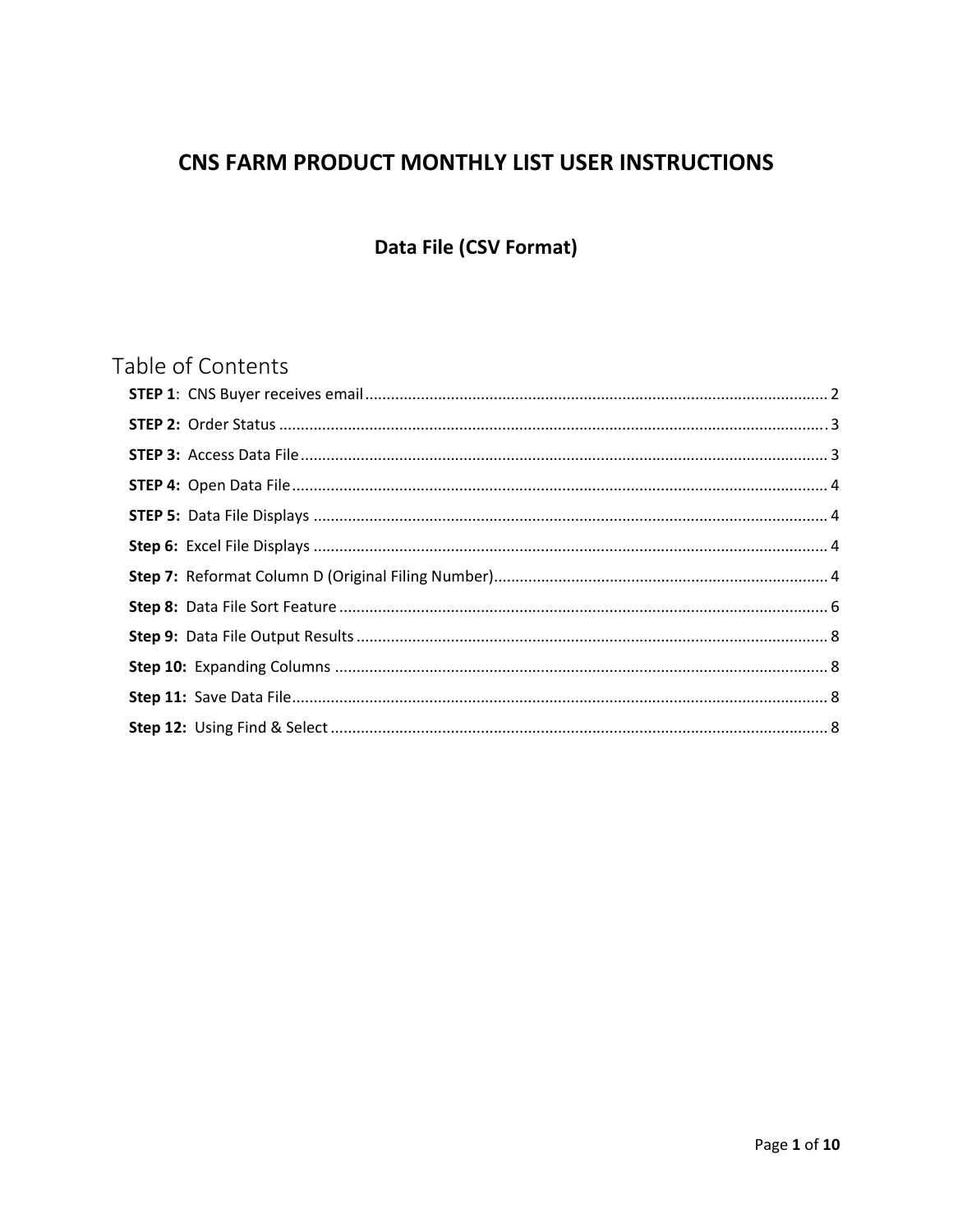Minnesota Business & Line System Requirements document can be accessed using link below:

#### System Requirements

The instructions and examples provided in the Data File document used Microsoft Excel 2013.

The CSV format (comma separate values) can also be opened by using other spreadsheets and database applications.

## STEP 1: CNS Buyer receives email

CNS Buyer receives an email from the Office of the Secretary of State regarding the order.

You are receiving this message because your email address was provided as the contact for notification of this completed transaction.

Your CNS Farm Product Monthly List has been processed. To view this transaction, click on the following link:

http://mblsportal.sos.state.mn.us/Document/DownloadInventory?orderid=3eca788f-cd95-e411-ae63-001ec94ffe7f

If the link does not open the window, you can access the information by copying and pasting the link into your browser address bar, then hit enter.

#### **Note: Your CNS Farm Product Monthly List will expire on June 30, 2015. To avoid duplicate** subscriptions do not try to renew your CNS Farm Product Monthly List before June 1, 2015. In June, a **reminder will be emailed with instructions for renewing your CNS Farm Product Monthly List.**

Should you need further assistance, please contact ucc.dept@state.mn.us.

Thank you for your order.

Office of the Minnesota Secretary of State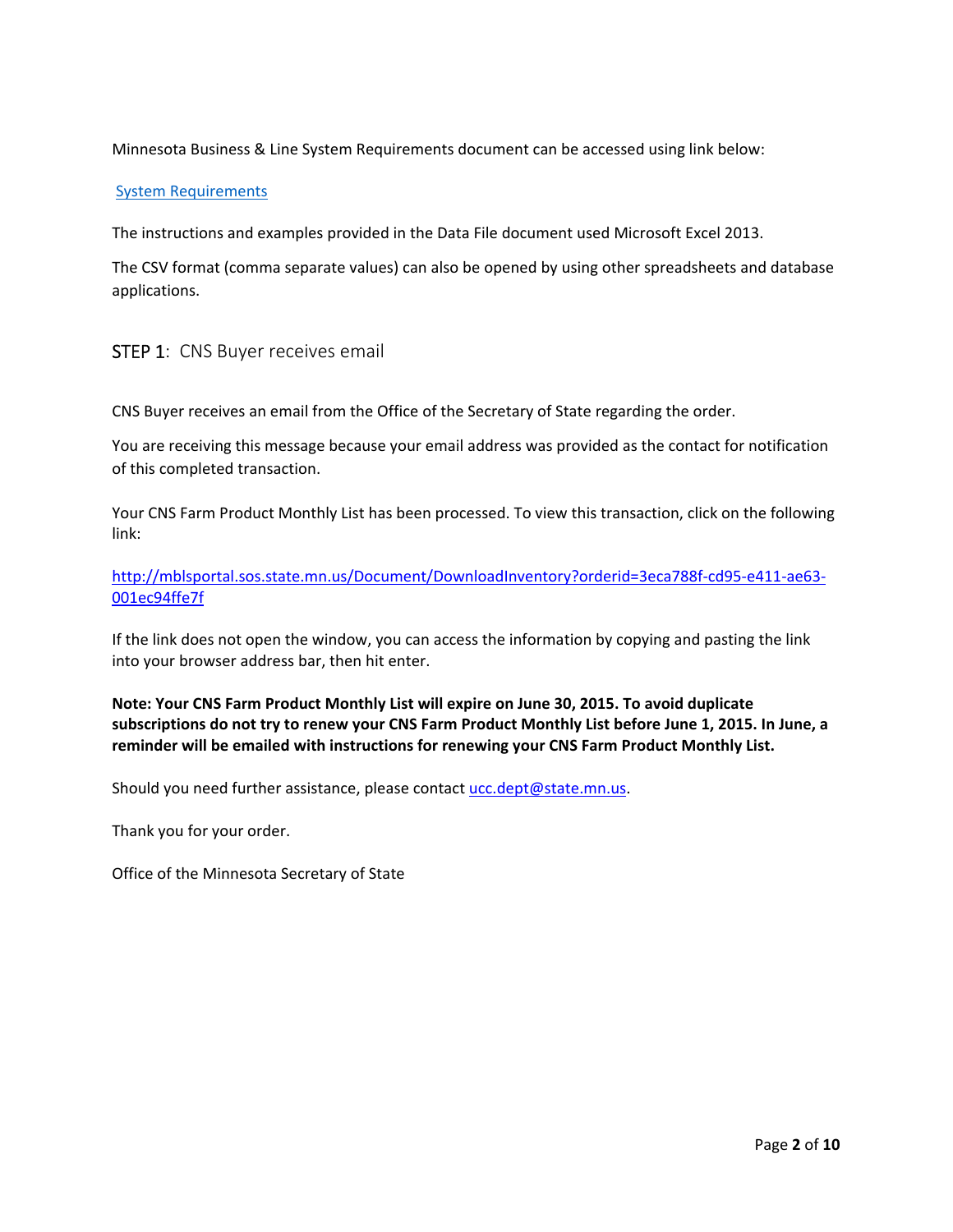## STEP 2: Order Status

Click on the link in the email and window opens to Order Status.

|                                         | <b>Business &amp; Lien</b> System                            |                                                                           | Sign In or Register |
|-----------------------------------------|--------------------------------------------------------------|---------------------------------------------------------------------------|---------------------|
| <b>Business</b><br>Home                 | <b>UCC</b> / Tax Liens<br><b>CNS</b><br><b>Subscriptions</b> |                                                                           | FAQ                 |
|                                         |                                                              |                                                                           |                     |
| Order Status »                          |                                                              |                                                                           |                     |
| Order Number: 8042111                   |                                                              |                                                                           |                     |
|                                         |                                                              |                                                                           |                     |
| Your order has been processed.<br>Items |                                                              |                                                                           |                     |
| <b>Item Number</b>                      | Product                                                      |                                                                           |                     |
| 804211100022                            | CNS Farm Product Monthly List                                | - Acknowledgement<br>- Data Report - 1/12/2015<br>- Data File - 1/12/2015 |                     |
|                                         |                                                              | - Receipt                                                                 |                     |
| Return to Home Page                     |                                                              |                                                                           |                     |

## STEP 3: Access Data File

Double click on "Data File – (date created)"

• Data File - 1/12/2015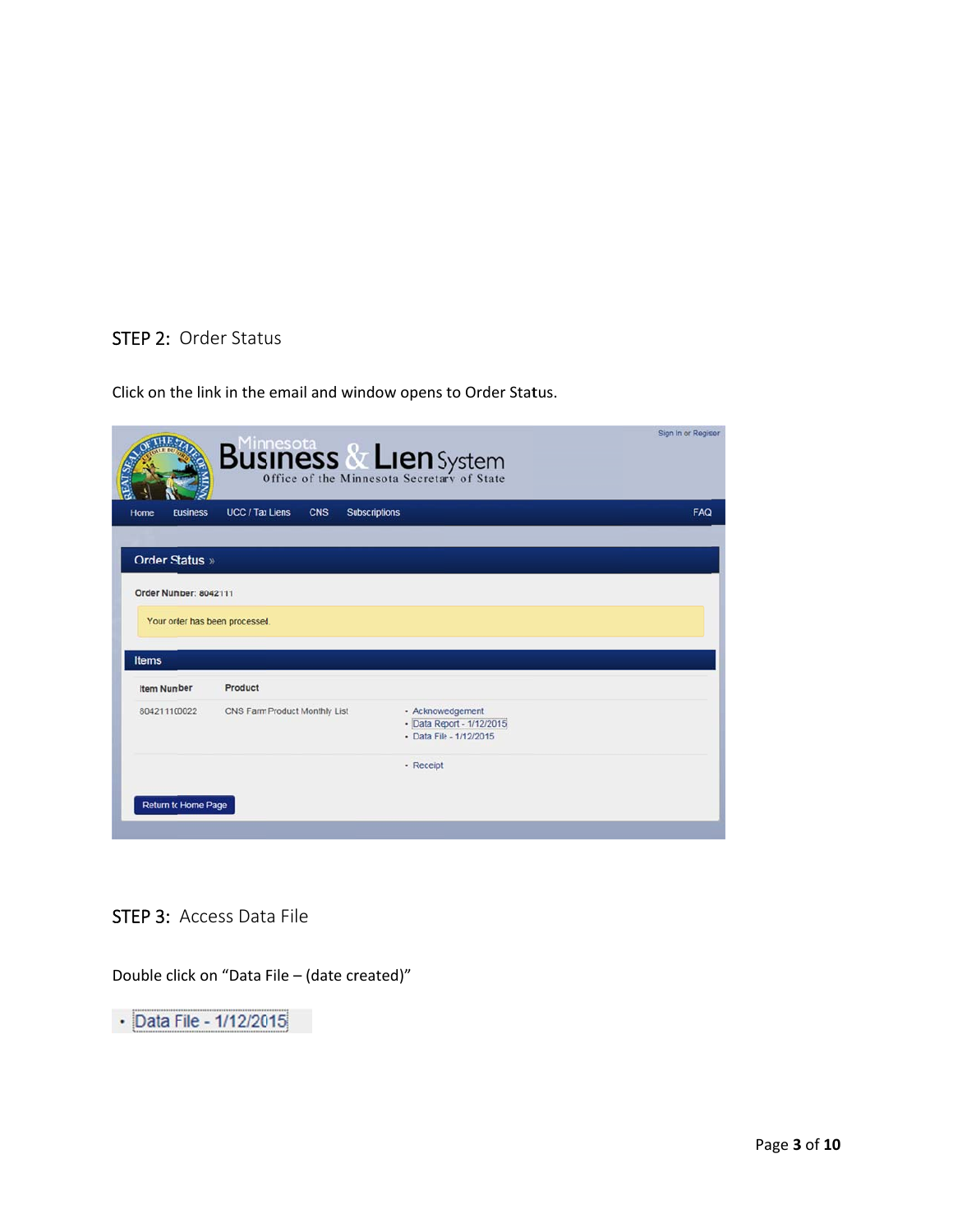## STEP 4: Open Data File

Receive message and click open.

| Do you want to open or save CNS_20141231_C_COMPLETE_Job9_RunOn20150112zip (1.42 MB) from mblsportal.sos.state.mn.us? |      |      |        |
|----------------------------------------------------------------------------------------------------------------------|------|------|--------|
|                                                                                                                      | Open | Save | Cancel |

## STEP 5: Data File Displays

Double click "CNS" data file to open in Excel.

| Organize -<br><b>Extract all files</b>           |                                                        |      |                 |                 | <b>llextra</b> | n |
|--------------------------------------------------|--------------------------------------------------------|------|-----------------|-----------------|----------------|---|
| Favorites<br>4 <sup>1</sup>                      | ×<br>Name                                              | Type | Compressed size | Password p Size |                |   |
| Desktop                                          | 图 CNS_20141231_C_COMPLETE_Job9 Microsoft Excel Comma S |      | 1,462 KB No     |                 |                |   |
| Recent Places                                    |                                                        |      |                 |                 |                |   |
| <b>Downloads</b>                                 |                                                        |      |                 |                 |                |   |
| <b>Libraries</b>                                 |                                                        |      |                 |                 |                |   |
| 4 <sup>1</sup> Computer                          |                                                        |      |                 |                 |                |   |
| <b>D</b> Local Disk (C:)                         |                                                        |      |                 |                 |                |   |
| $\triangleright \Leftrightarrow$ New Volume (D:) |                                                        |      |                 |                 |                |   |
| b se bulkorder_images_rescanne                   |                                                        |      |                 |                 |                |   |
| ▷ sy dusth01\$ (\\ossbackup) (K:)                |                                                        |      |                 |                 |                |   |
| Sharedall (\\ossbackup) (R:)                     |                                                        |      |                 |                 |                |   |
| ▷ Shared555 (\\ossbackup) (S                     |                                                        |      |                 |                 |                |   |
| <b>Network</b>                                   |                                                        |      |                 |                 |                |   |

Step 6: Excel File Displays

CNS Buyer has ability to save file to folder, desktop or drive or their choice OR can sort data and then save with sort results.

Step 7: Reformat Column D (Original Filing Number)

· Highlight Column D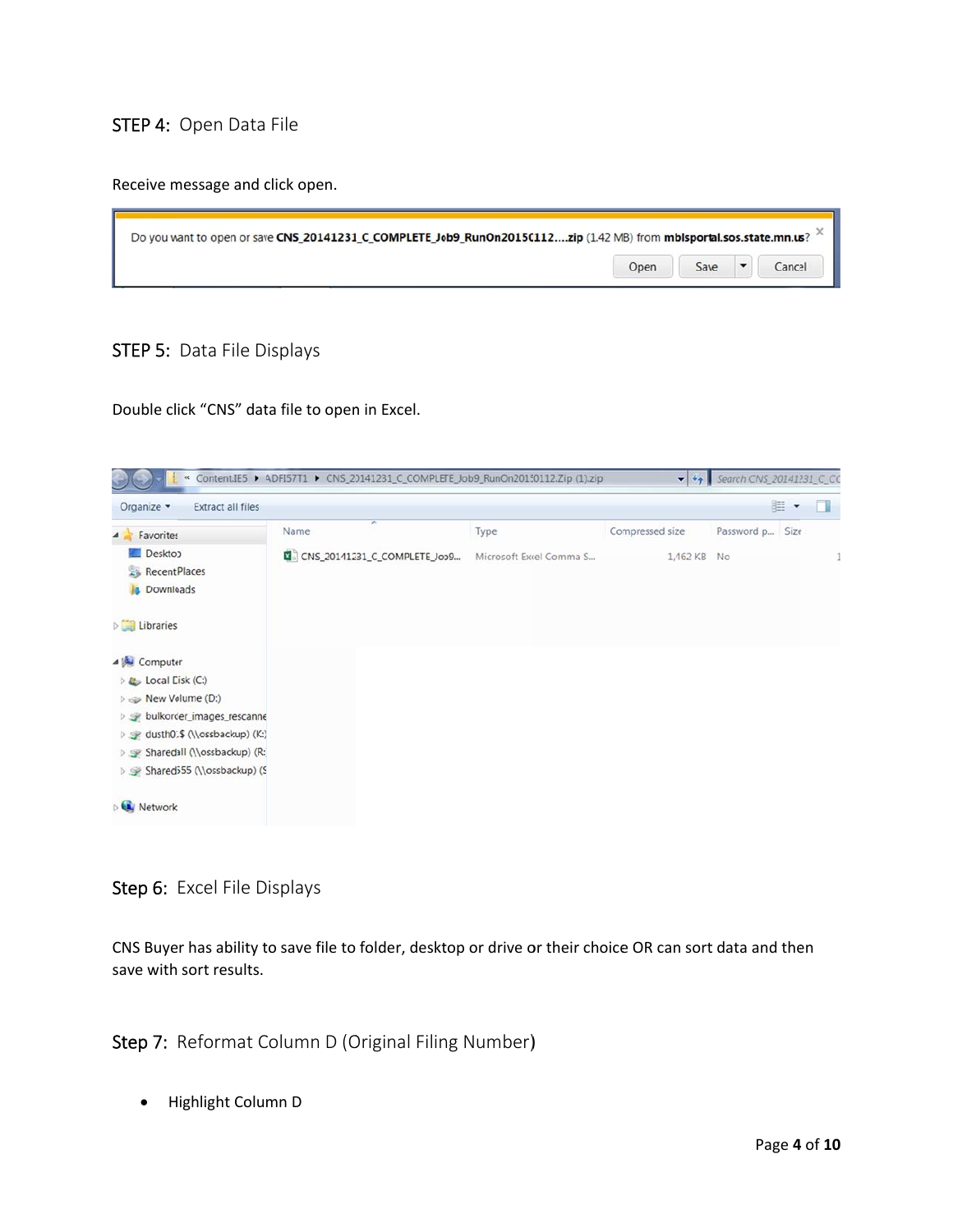|                          | Α | B                        |                  |        | G        |                                                                    |
|--------------------------|---|--------------------------|------------------|--------|----------|--------------------------------------------------------------------|
| 1                        |   |                          |                  |        |          | 0 RUN_DATI FILING CA PRODUCT BEGIN_DA END_DATI ITEM_TYP COMPLETE I |
| $\overline{\phantom{a}}$ |   |                          |                  |        |          |                                                                    |
| 3                        |   | 1 Effective F25 Goodhu   | <b>2F+11 CNS</b> | Active | ######## | ########                                                           |
| 4                        |   |                          |                  |        |          |                                                                    |
| 5                        |   | 1 Effective F78 Travers  | <b>2E+11 CNS</b> | Active | ######## | ########                                                           |
| 6                        |   |                          |                  |        |          |                                                                    |
|                          |   | 1 Effective F08 Brown    | <b>2E+11 CNS</b> | Active | ######## | ########                                                           |
| 8                        |   |                          |                  |        |          |                                                                    |
| 9                        |   | 1 Effective F32 Jackson  | <b>2E+11</b> CNS | Active | #######  | ########                                                           |
| 10                       |   |                          |                  |        |          |                                                                    |
| 11                       |   | 1 Effective F56 Otter T: | <b>2E+11 CNS</b> | Active | ######## |                                                                    |

• Right Click and select Format Cells from drop down menu



- Select Number Tab
- Select Number under Category
- $\int$  Change the Decimal Places to 0 (zero) by click the down arrow
- Click Ok

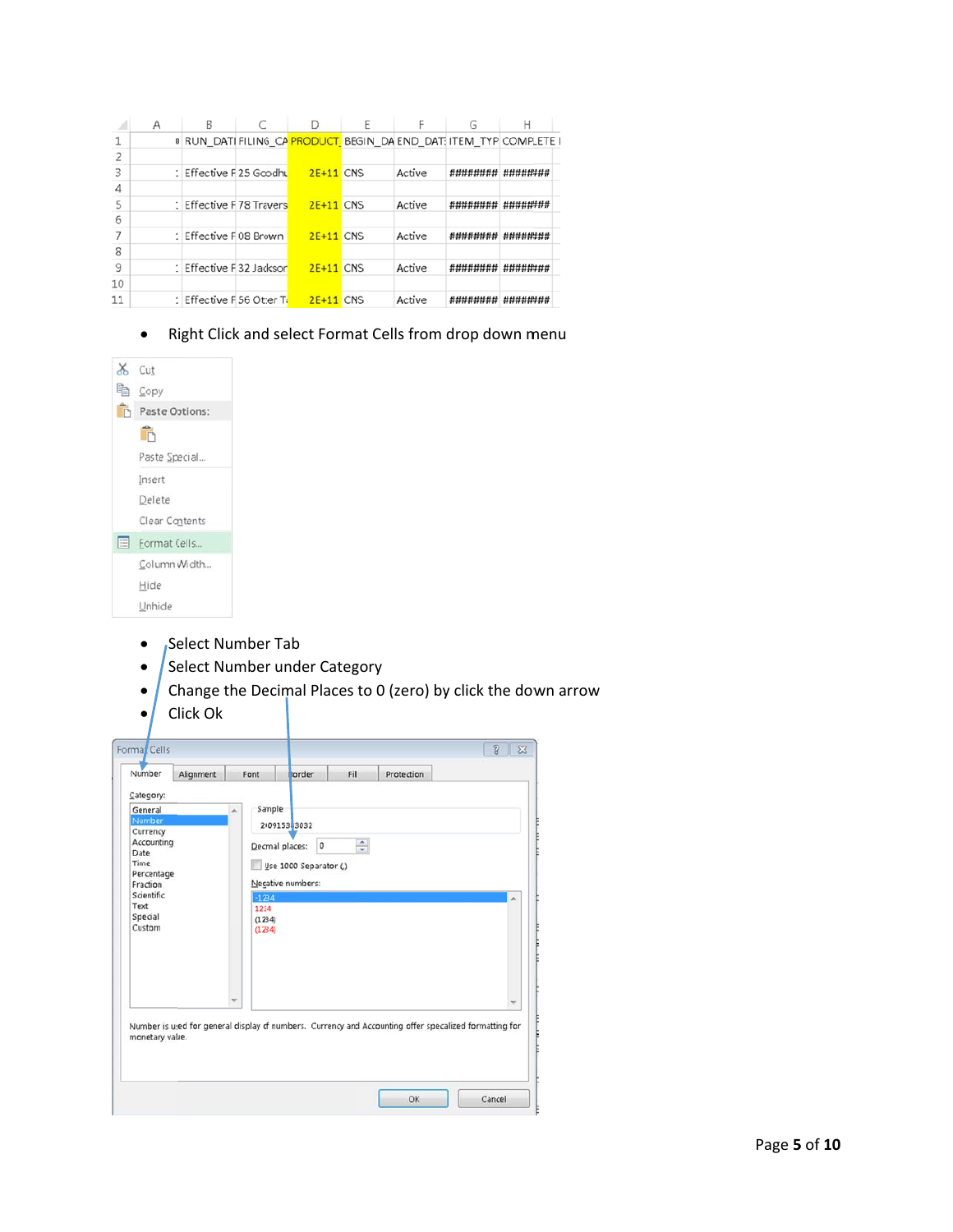## Step 8: Data File Sort Feature

The following sort steps will group the entire lien notification file. This will include debtor(s), secured party(s), original filing number, filing number(s) for amendments and amendment type, collateral listings (products, counties, etc.).

- Click to highlight the entire Excel file (position cursor in field before A and above 1)
- With the Excel file highlighted, select the "Data" tab on the command line
- Click "Sort" on ribbon
- Sort box opens (see below)

| Sort                                |                                            |        |                      |        |   | $\sqrt{3}$<br>$\boldsymbol{\mathbb{S}}$ |
|-------------------------------------|--------------------------------------------|--------|----------------------|--------|---|-----------------------------------------|
| <sup>+</sup> <sup>2</sup> Add Level | $\Box$ Copy Level<br><b>X</b> Delete Level | Ш<br>涵 | Options              |        | m | My data has headers                     |
| Column                              | Sort On                                    |        |                      | Order  |   |                                         |
| Sort by                             | Values<br>$\blacktriangledown$             |        | $\blacktriangledown$ | A to Z |   | $\blacktriangledown$                    |
|                                     |                                            |        |                      |        |   |                                         |

- Check box that "My data has headers" in upper right corner (see completed sort below)
- Click down arrow for "Sort By" and select "Filing Category" from drop down list
- Click "Add Level"

| Sort      |                       |                                |  |                      |        | $\sqrt{3}$<br>$\boldsymbol{\mathbb{X}}$ |
|-----------|-----------------------|--------------------------------|--|----------------------|--------|-----------------------------------------|
| Add Level | <b>X</b> Delete Level | Copy Level                     |  | Options              |        | V My data has headers                   |
| Column    |                       | Sort On                        |  |                      | Order  |                                         |
| Sort by   | FILING_CATEGORY:CNS   | $\blacktriangledown$<br>Values |  | $\blacktriangledown$ | A to Z | $\blacktriangledown$                    |
|           |                       |                                |  |                      |        |                                         |
|           |                       |                                |  |                      |        |                                         |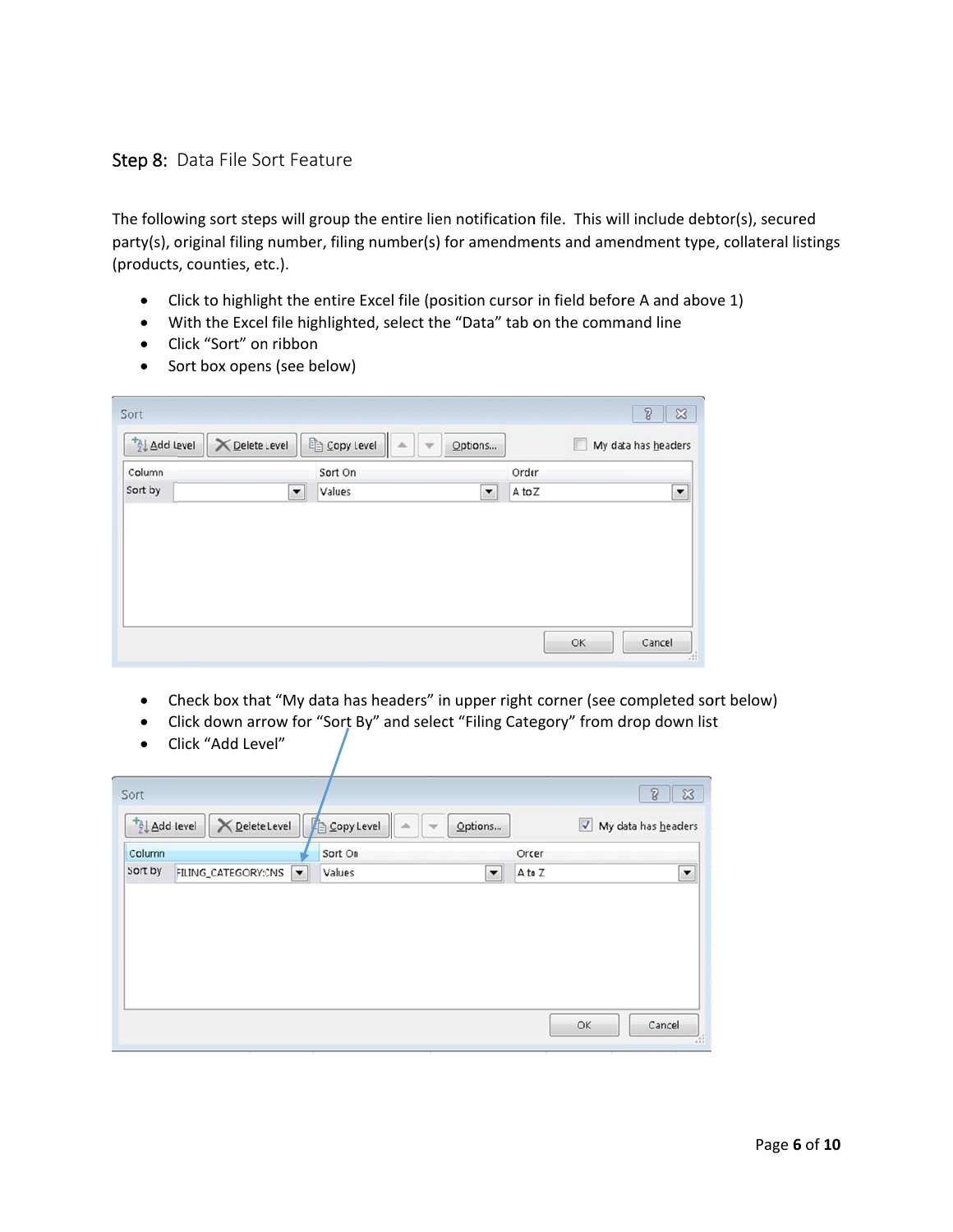- Click down arrow for "Then By" and select "Run Date" from drop down list
- Click "Add Level"

| Column  |                                             | Sort Cn |                          | Order  |                          |
|---------|---------------------------------------------|---------|--------------------------|--------|--------------------------|
| Sort by | FILING_CATEGORY:CNS<br>$\blacktriangledown$ | Values  | $\overline{\phantom{a}}$ | A to Z | $\blacktriangledown$     |
| Then by | RUN_DATE:2015-01-12 1                       | Values  | $\overline{\phantom{a}}$ | A to Z | $\overline{\phantom{a}}$ |
|         |                                             |         |                          |        |                          |
|         |                                             |         |                          |        |                          |
|         |                                             |         |                          |        |                          |

- Click down arrow for "Then By" and select "Product Number" from drop down list
- Click "Add Level"
- Click down arrow for "Then By" and select "0" from drop down list
- Click "Add Level"
- Click down arrow for "Then By" and select "Begin Date" from drop down list
- Click OK

| Column  |                         |                      | Sort On |                          | Order                      |                          |
|---------|-------------------------|----------------------|---------|--------------------------|----------------------------|--------------------------|
| Sort by | FILING_CATEGORY:CNS     | $\blacktriangledown$ | Values  | $\overline{\phantom{a}}$ | A to Z                     | $\overline{\phantom{0}}$ |
| Then by | RUN_DATE:2015-01-12 1 ▼ |                      | Values  | $\blacktriangledown$     | A to Z                     | $\overline{\phantom{0}}$ |
| Then by | PRODUCT_NUMBER:975      |                      | Values  | $\overline{\phantom{a}}$ | Smallest to Largest        | $\overline{\phantom{a}}$ |
| Then by | $\Omega$                | ▼                    | Values  | $\overline{\phantom{a}}$ | <b>Smallest to Largest</b> | ۰                        |
| Then by | BEGIN_DATE:01/01/1900 - |                      | Values  | $\blacktriangledown$     | A to Z                     | $\overline{\phantom{a}}$ |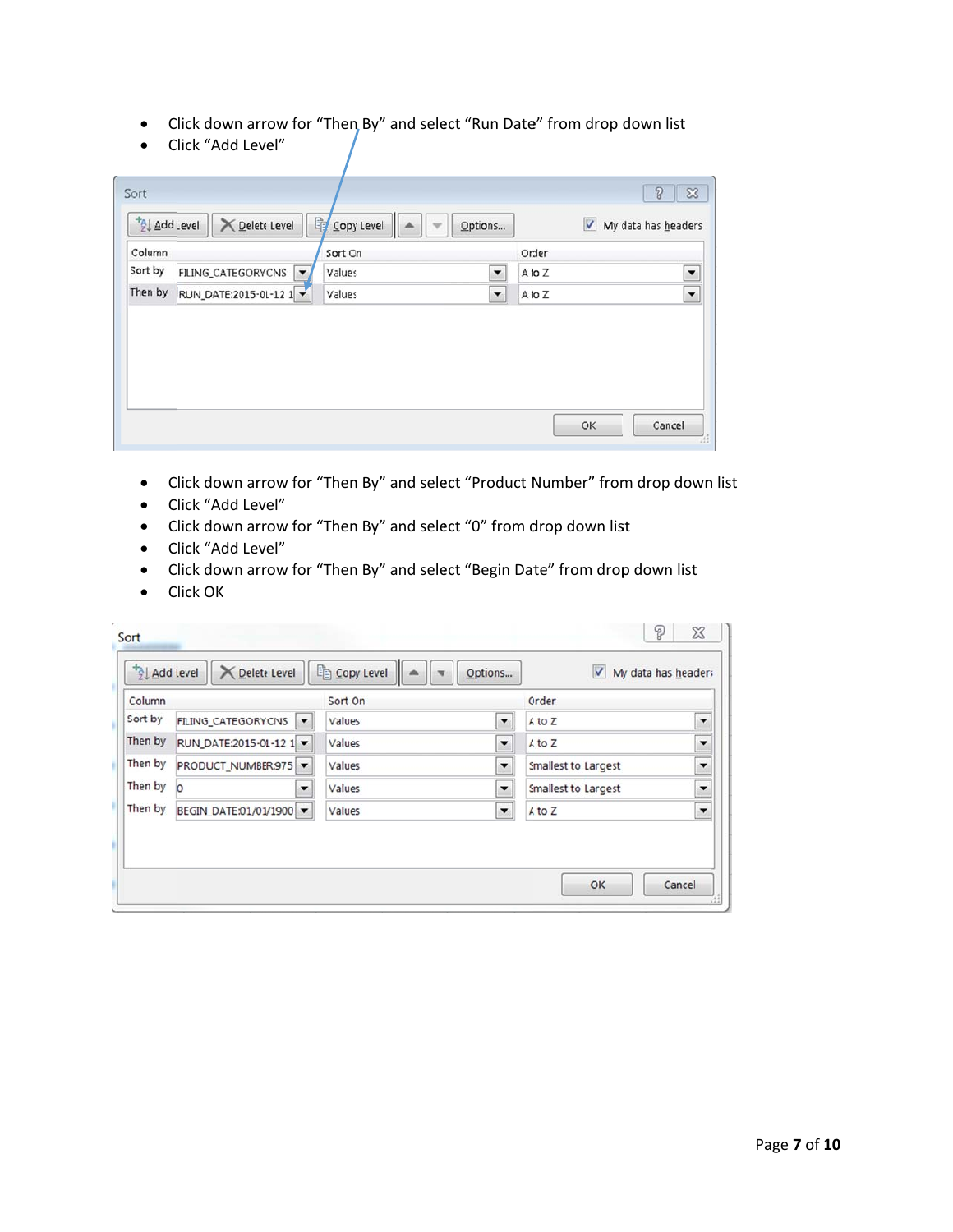Step 9: Data File Output Results

| $\overline{A}$ | B                                                                   | C | D         |                              | F      | G                                              | н                   |                                 |           | К        |                | M | N          |
|----------------|---------------------------------------------------------------------|---|-----------|------------------------------|--------|------------------------------------------------|---------------------|---------------------------------|-----------|----------|----------------|---|------------|
|                | 0 RUN DATIFILING CAPRODUCT BEGIN DA END DATI ITEM TYP COMPLETE FILE |   |           |                              |        |                                                |                     |                                 |           |          |                |   |            |
|                | 1 Effective F01 Aitkin                                              |   | 57937 CNS |                              | Active |                                                | ######### ######### |                                 |           |          |                |   |            |
|                | 2 Effective F01 Aitkin                                              |   |           | 57937 Continuati 88 Office d |        |                                                | $2E+09$ ########    |                                 |           |          |                |   |            |
|                | 2 Effective F01 Aitkin                                              |   |           | 57937 Continuati 01 Aitkin   |        |                                                | $2.01E+10$ ######## |                                 |           |          |                |   |            |
|                | 2 Effective F01 Aitkin                                              |   |           |                              |        | 57937 Continuati 88 Office d 2.01E+10 ######## |                     |                                 |           |          |                |   |            |
|                | 2 Effective FO1 Aitkin                                              |   |           | 57937 Original Fil 01 Aitkin |        |                                                | 57937 ########      |                                 |           |          |                |   |            |
|                | 3 Effective F01 Aitkin                                              |   |           | 57937 Original Fil 01 Aitkin |        |                                                | 57937 Debtor        |                                 | WILLIAM F |          | <b>DOTZLER</b> |   | RT 3 BX 28 |
|                | 3 Effective F01 Aitkin                                              |   |           | 57937 Original Fil 01 Aitkin |        |                                                | 57937 Debtor        |                                 | LINDA     | M        | <b>DOTZLER</b> |   | RT 3 BX 28 |
|                | 3 Effective FO1 Aitkin                                              |   |           | 57937 Original Fil 01 Aitkin |        |                                                | 57937 Secured       | <b>USDA Farm Service Agency</b> |           |          |                |   | 130 SOUTH  |
|                | 5 Effective F01 Aitkin                                              |   |           | 57937 Original Fil 01 Aitkin |        | 57937                                          |                     | 100 100 All Crc                 |           | 1 Aitkin |                |   | Other      |
|                | 5 Effective F01 Aitkin                                              |   |           | 57937 Original Fil 01 Aitkin |        | 57937                                          |                     | 201 201 Milk                    |           | 1 Aitkin |                |   | Other      |
|                | 5 Effective F01 Aitkin                                              |   |           | 57937 Original Fil 01 Aitkin |        | 57937                                          |                     | 500 500 All Live                |           | 1 Aitkin |                |   | Other      |

## Step 10: Expanding Columns

Expand Columns G & H for correct format and to display data. Additional columns may also need to be expanded to display data.

| A | В                       | D         | F                            |                              | G                                                              | н                      |                  |                                 | K        |                | M | N                |
|---|-------------------------|-----------|------------------------------|------------------------------|----------------------------------------------------------------|------------------------|------------------|---------------------------------|----------|----------------|---|------------------|
|   |                         |           |                              |                              | 0 RUN DATI FILING CAPRODUCT BEGIN DA END DATI ITEM TYPES: 5,69 | <b>COMPLETE FILE</b>   |                  |                                 |          |                |   |                  |
|   | 1 Effective F 01 Aitkin | 57937 CNS |                              | Active                       | 11/22/1996 12:12                                               | 11/22/2016 23:59       |                  |                                 |          |                |   |                  |
|   | 2 Effective F01 Aitkin  |           |                              | 57937 Continuati 88 Office d | 2001125236                                                     | 7/11/2001 17:00        |                  |                                 |          |                |   |                  |
|   | 2 Effective F01 Aitkin  |           | 57937 Continuati 01 Aitkin   |                              | 20061262547                                                    | 7/5/2006 17:00         |                  |                                 |          |                |   |                  |
|   | 2 Effective F01 Aitkin  |           |                              | 57937 Continuati 88 Office d | 20112570793                                                    | 9/30/2011 14:41        |                  |                                 |          |                |   |                  |
|   | 2 Effective F01 Aitkin  |           | 57937 Original Fil 01 Aitkin |                              |                                                                | 57937 11/22/1996 12:12 |                  |                                 |          |                |   |                  |
|   | 3 Effective F01 Aitkin  |           | 57937 Original Fil 01 Aitkin |                              |                                                                | 57937 Debtor           |                  | WILLIAM F                       |          | <b>DOTZLER</b> |   | RT 3 BX 28       |
|   | 3 Effective F01 Aitkin  |           | 57937 Original Fil 01 Aitkin |                              |                                                                | 57937 Debtor           |                  | LINDA                           | M        | <b>DOTZLER</b> |   | RT 3 BX 28       |
|   | 3 Effective F01 Aitkin  |           | 57937 Original Fil 01 Aitkin |                              |                                                                | 57937 Secured          |                  | <b>USDA Farm Service Agency</b> |          |                |   | <b>130 SOUTH</b> |
|   | 5 Effective F01 Aitkin  |           | 57937 Original Fil 01 Aitkin |                              | 57937                                                          |                        | 100 100 All Crc  |                                 | 1 Aitkin |                |   | Other            |
|   | 5 Effective F01 Aitkin  |           | 57937 Original Fil 01 Aitkin |                              | 57937                                                          |                        | 201 201 Milk     |                                 | 1 Aitkin |                |   | Other            |
|   | 5 Effective F01 Aitkin  |           | 57937 Original Fil 01 Aitkin |                              | 57937                                                          |                        | 500 500 All Live |                                 | 1 Aitkin |                |   | Other            |

## Step 11: Save Data File

CNS Buyer has ability to save sorted Data File in Excel format to folder or drive or their choice.

Step 12: Using Find & Select

CNS Buyer has the ability to conduct a Find on the Data File.

For example:

Debtor Last Name: Johnson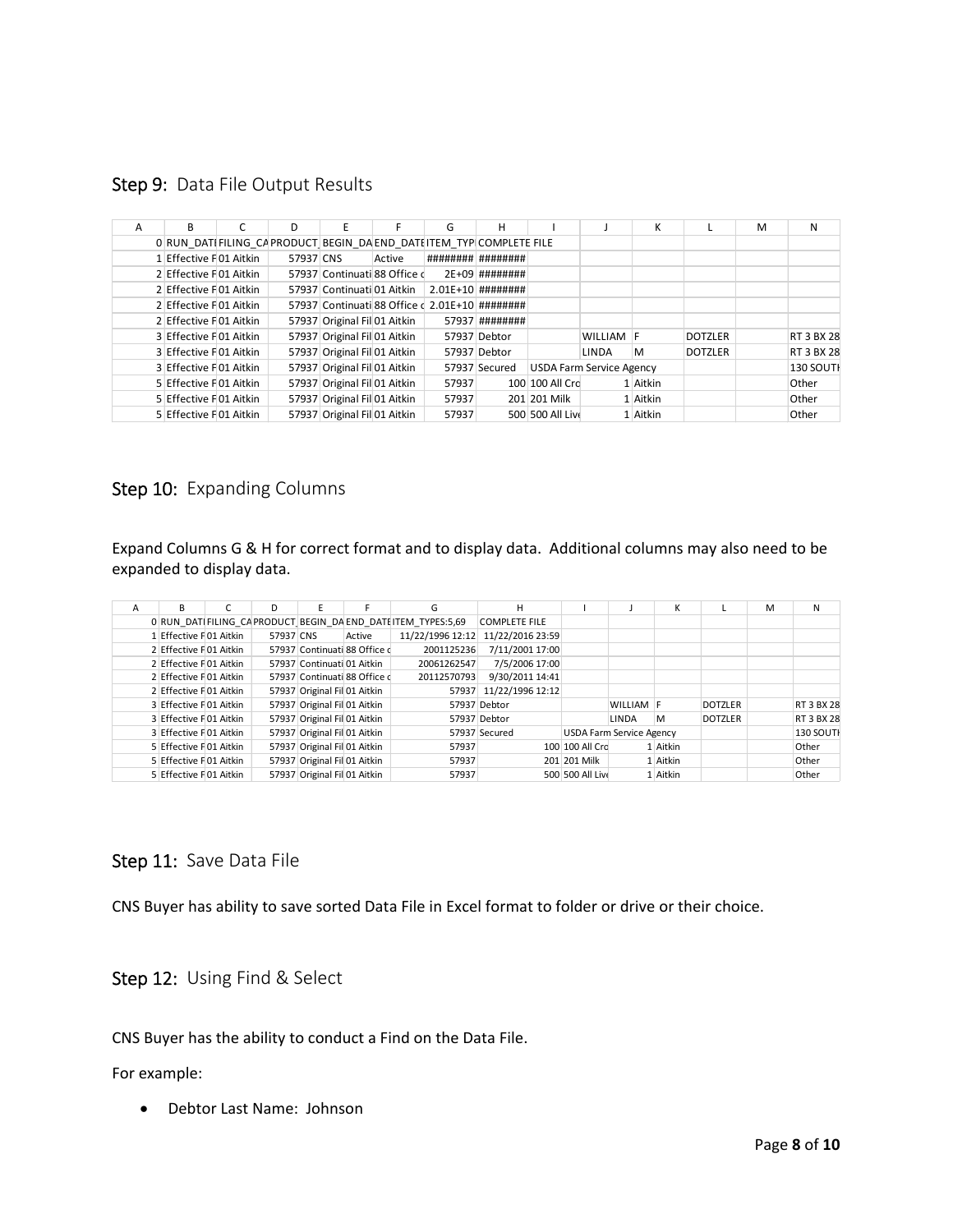#### Highlight Column L (debtor last name)  $\bullet$

|     | Α |                        |           |                              |                              |                                                                  |                  |                  |                          | κ        |                | Μ |
|-----|---|------------------------|-----------|------------------------------|------------------------------|------------------------------------------------------------------|------------------|------------------|--------------------------|----------|----------------|---|
|     |   |                        |           |                              |                              | 0 RUN DATI FILING C/ PRODUCT NUMBEGIN DA END DATEITEM TYPES:5,69 | COMPLETE FILE    |                  |                          |          |                |   |
|     |   | 1 Effective F01 Aitkin | 57937 CNS |                              | Active                       | 11/22/1996 12:12                                                 | 11/22/2016 23:59 |                  |                          |          |                |   |
|     |   | 2 Effective F01 Aitkin |           |                              | 57937 Cortinuati 88 Office d | 2001125236                                                       | 7/11/2001 17:00  |                  |                          |          |                |   |
| 4   |   | 2 Effective F01 Aitkin |           | 57937 Cortinuati 01 Aitkin   |                              | 20061262547                                                      | 7/5/2006 17:00   |                  |                          |          |                |   |
|     |   | 2 Effective F01 Aitkin |           |                              | 57937 Cortinuati 88 Office d | 20112570793                                                      | 9/30/2011 14:41  |                  |                          |          |                |   |
| 6   |   | 2 Effective F01 Aitkin |           | 57937 Orisinal Fil 01 Aitkin |                              | 57937                                                            | 11/22/1996 12:12 |                  |                          |          |                |   |
|     |   | 3 Effective F01 Aitkin |           | 57937 Orisinal Fil 01 Aitkin |                              |                                                                  | 57937 Debtor     |                  | WILLIAM F                |          | <b>DOTZLER</b> |   |
| 8   |   | 3 Effective F01 Aitkin |           | 57937 Orisinal Fil 01 Aitkin |                              |                                                                  | 57937 Debtor     |                  | LINDA                    | M        | <b>DOTZLER</b> |   |
| 9   |   | 3 Effective F01 Aitkin |           | 57937 Orisinal Fil 01 Aitkin |                              |                                                                  | 57937 Secured    |                  | USDA Farm Service Agency |          |                |   |
| LO. |   | 5 Effective F01 Aitkin |           | 57937 Orisinal Fil 01 Aitkin |                              | 57937                                                            |                  | 100 100 All Crc  |                          | 1 Aitkin |                |   |
| L1. |   | 5 Effective F01 Aitkin |           | 57937 Orisinal Fil 01 Aitkin |                              | 57937                                                            |                  | 201 201 Milk     |                          | 1 Aitkin |                |   |
| 12  |   | 5 Effective F01 Aitkin |           | 57937 Orisinal Fil 01 Aitkin |                              | 57937                                                            |                  | 500 500 All Live |                          | 1 Aitkin |                |   |

Click "Find & Select" located on Home Tab ribbon  $\bullet$ 



- - Select "Find" from the drop down menu  $\bullet$



Find and Replace window opens  $\bullet$ 

| Find       | Replace |  |                      |
|------------|---------|--|----------------------|
| Find what: |         |  | $\blacktriangledown$ |
|            |         |  |                      |